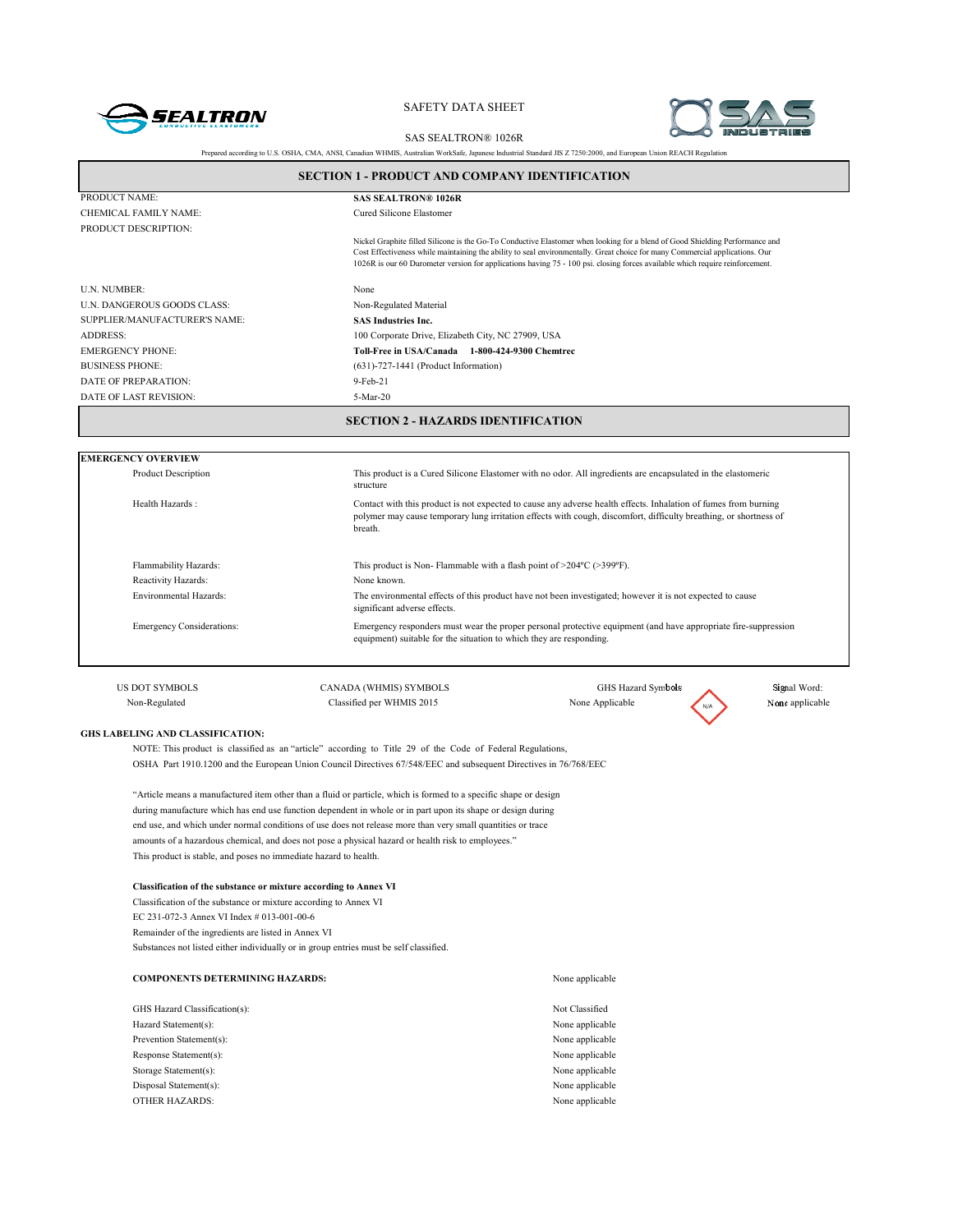



#### SAS SEALTRON® 1026R

## **SECTION 3 - COMPOSITION and INFORMATION ON INGREDIENTS**

| <b>HAZARDOUS INGREDIENTS:</b>                                                                                                                               | $CAS \#$                 | $EINECS \#$              | $ICSC \#$                | WT%         | <b>GHS CLASSIFICATION</b>                                             |
|-------------------------------------------------------------------------------------------------------------------------------------------------------------|--------------------------|--------------------------|--------------------------|-------------|-----------------------------------------------------------------------|
| Nickel Graphite                                                                                                                                             | Mixture                  | Not Listed               | Not Listed               | $55 - 70%$  | <b>NOT CLASSIFIED</b>                                                 |
| Nickel                                                                                                                                                      | 7440-02-0                | 231-111-4                | 0062                     | $35 - 90\%$ | SKIN SENS CAT 1, CARC. CAT 2, STOT RE<br>CAT 1, AQUATIC CHRONIC CAT 3 |
| Graphite                                                                                                                                                    | 7782-42-5                | 231-955-3                | 0893                     | $25 - 45%$  | <b>NOT CLASSFIIED</b>                                                 |
| Methylvinylpolysiloxane                                                                                                                                     | 68083-18-1               | 614-273-4                | Not Listed               | $25 - 35%$  | <b>NOT CLASSIFIED</b>                                                 |
| Polytetrafluoroethylene                                                                                                                                     | $9002 - 84 - 0$          | 618-337-2                | Not Listed               | $1 - 3\%$   | <b>NOT CLASSIFIED</b>                                                 |
| $\overline{\phantom{a}}$                                                                                                                                    | $\overline{\phantom{a}}$ | $\overline{\phantom{a}}$ | $\overline{\phantom{a}}$ | ٠           | $\overline{\phantom{a}}$                                              |
| Balance of other ingredients are non-hazardous or less than 1% in concentration (or 0.1% for carcinogens, reproductive toxins, or respiratory sensitizers). |                          |                          |                          |             |                                                                       |

## **SECTION 4 - FIRST-AID MEASURES**

EYE CONTACT: If product enters the eyes, open eyes while under gentle running water for at least 15 minutes. Seek medical attention if irritation develops.

SKIN CONTACT: Wash skin thoroughly after handling. Seek medical attention if irritation develops and persists. Remove contaminated clothing.

INHALATION: If breathing becomes difficult, remove victim to fresh air. If necessary, use artificial respiration to support vital functions.

Seek medical attention if breathing dificulty continues.

INGESTION: If product is swallowed, call physician or poison control center for most current information. If professionaladvice is not available,

do not induce vomiting. Never induce vomiting or give diluents (milk or water) to someone who is unconscious, having convulsions, or who cannot swallow.

Seek medical advice. Take a copy of the label and/or SDS with the victim to the health professional.

MEDICAL CONDITIONS AGGRAVATED BY EXPOSURE: None known

RECOMMENDATIONS TO PHYSICIANS: Treat symptoms and reduce over-exposure.

## **SECTION 5 - FIRE-FIGHTING MEASURES**

### **FLAMMABLE LIMITS (in air by volume, %): Lower (LEL): Not Applicable Upper (UEL): Not Applicable**

| <b>FIRE EXTINGUISHING MATERIALS:</b>        | As appropriate for surrounding fire condition. Carbon dioxide, foam, dry                                                                                                                                                                                                                                                                                                                |
|---------------------------------------------|-----------------------------------------------------------------------------------------------------------------------------------------------------------------------------------------------------------------------------------------------------------------------------------------------------------------------------------------------------------------------------------------|
| UNUSUAL FIRE AND EXPLOSION                  | chemical, halon, water spray, sand, limestone powder.<br>This product is non-flammable with no known explosion hazards.                                                                                                                                                                                                                                                                 |
| <b>HAZARDS:</b>                             |                                                                                                                                                                                                                                                                                                                                                                                         |
| Explosion Sensitivity to Mechanical Impact: | Not Sensitive                                                                                                                                                                                                                                                                                                                                                                           |
| Explosion Sensitivity to Static Discharge:  | Not Sensitive.                                                                                                                                                                                                                                                                                                                                                                          |
| <b>SPECIAL FIRE-FIGHTING PROCEDURES:</b>    | Incipient fire responders should wear eye protection. Structural                                                                                                                                                                                                                                                                                                                        |
|                                             | firefighters must wear Self-Contained Breathing Apparatus and full<br>protective equipment. Isolate materials not yet involved in the fire and<br>protect personnel. Move containers from fire area if this can be done<br>without risk; otherwise, cool with carefully applied water spray. If possible,<br>prevent runoff water from entering storm drains, bodies of water, or other |
| NFPA RATING SYSTEM                          | environmentally sensitive areas.                                                                                                                                                                                                                                                                                                                                                        |
|                                             | <b>HAZARDOUS MATERIAL IDENTIFICATION SYSTEM</b>                                                                                                                                                                                                                                                                                                                                         |
| <b>HEALTH</b>                               | <b>REACTIVITY</b><br><b>HEALTH HAZARD (BLUE)</b>                                                                                                                                                                                                                                                                                                                                        |
|                                             | <b>FLAMMABILITY HAZARD (RED)</b>                                                                                                                                                                                                                                                                                                                                                        |
|                                             |                                                                                                                                                                                                                                                                                                                                                                                         |
|                                             | PHYSICAL HAZARD (YELLOW)                                                                                                                                                                                                                                                                                                                                                                |
| <b>OTHER</b>                                | PROTECTIVE EQUIPMENT                                                                                                                                                                                                                                                                                                                                                                    |
|                                             |                                                                                                                                                                                                                                                                                                                                                                                         |

For Routine Industrial Use and Handling Applications

**HANDS** 

1

0

0

See Sect 8 **III** See Sect 8

EYES RESPIRATORY HANDS BODY

Hazard Scale: 0 = Minimal 1 = Slight 2 = Moderate 3 = Serious 4 = Severe \* = Chronic hazard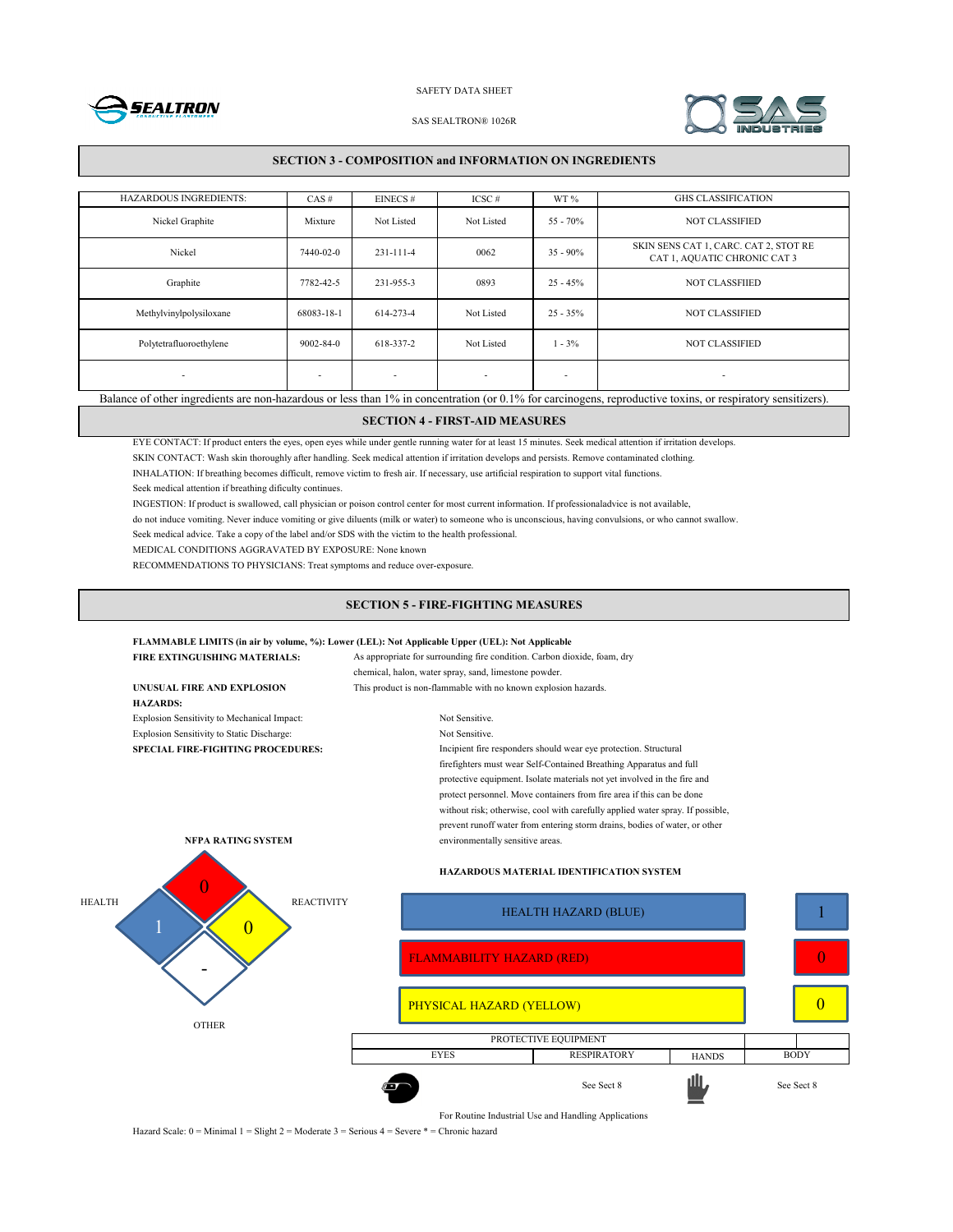

SAS SEALTRON® 1026R



## **SECTION 6 - ACCIDENTAL RELEASE MEASURES**

PERSONAL PRECAUTIONS, PROTECTIVE EQUIPMENT AND EMERGENCY PROCEDURES: Wear suitable protective clothing, gloves and eye/face protection. Evacuate personnel to safe areas. Do not touch or walk through spilled material.

ENVIRONMENTAL PRECAUTIONS: Construct a dike to prevent spreading. Runoff from fire control or dilution water may cause pollution. Spills may be reportable to the National Response Center (800-424-8802) and to state and/or local agencies.

SPILL AND LEAK RESPONSE: Pick-up spilled article for re-use, recycling or disposal. This product contains Silver and Aluminum and must be disposed of properly.

Dispose of in accordance with U.S. Federal, State, and local hazardous waste disposal regulations and those of Canada and its Provinces, those of Australia, Japan and EU Member States (see Section 13, Disposal Considerations)

## **SECTION 7 - HANDLING and STORAGE**

PRECAUTIONS FOR SAFE HANDLING: Wash thoroughly after handling this product. STORAGE AND HANDLING PRACTICES: Store in a cool, dry well-ventilated area below 115ºF. Protect from physical damage.

**SPECIFIC USES:** Nickel Graphite filled Silicone is the Go-To Conductive Elastomer when looking for a blend of Good Shielding Performance and Cost Effectiveness while maintaining the ability to seal environmentally. Great choice for many Commercial applications. Our 1026R is our 60 Durometer version for applications having 75 - 100 psi. closing forces available which require reinforcement.

#### **SECTION 8 - EXPOSURE CONTROLS - PERSONAL PROTECTION**

## **EXPOSURE LIMITS/GUIDELINES:**

| Chemical Name            | $CAS \#$  | <b>ACGIH TWA</b>         | <b>OSHA TWA</b>          | WEEL                    |
|--------------------------|-----------|--------------------------|--------------------------|-------------------------|
| Nickel                   | 7440-02-0 | $1.5 \text{ mg/m}^3$     | $1.0 \text{ mg/m}^3$     | $1.0$ mg/m <sup>3</sup> |
| Graphite                 | 7782-42-5 | $2.0 \text{ mg/m}^3$     | $15 \text{ mg/m}^3$      | $2.0 \text{ mg/m}^3$    |
| $\overline{\phantom{a}}$ |           | $\overline{\phantom{a}}$ | $\overline{\phantom{0}}$ | $\blacksquare$          |

Currently, International exposure limits are not established for the components of this product. Please check with competent authority in each country for the most recent limits in place.

VENTILATION AND ENGINEERING CONTROLS: Use with adequate ventilation to ensure exposure levels are maintained below the limits provided above. Use local exhaust ventilation to control airborne vapor. Ensure eyewash/safety shower stations are available near areas where this product is used.

The following information on appropriate Personal Protective Equipment is provided to assist employers in complying with OSHA regulations found in 29 CFR Subpart I (beginning at 1910.132) or equivalent standard of Canada, or standards of EU member states (including EN 149 for respiratory PPE, and EN 166 for face/eye protection), and those of Japan. Please reference applicable regulations and standards for relevant details.

RESPIRATORY PROTECTION: Not normally required with this product. Maintain airborne contaminant concentrations below guidelines listed above, if applicable. If necessary, use only respiratory protection authorized in the U.S. Federal OSHA Respiratory Protection Standard (29 CFR 1910.134), equivalent U.S. State standards, Canadian CSA Standard Z94.4-93, the European Standard EN149, or EU member states.

EYE PROTECTION: Safety glasses or chemical goggles as appropriate to prevent eye contact.

If necessary, refer to U.S. OSHA 29 CFR 1910.133 or appropriate Canadian Standards

.

SKIN PROTECTION: Use chemical resistant gloves to prevent skin contact. If necessary, refer to U.S. OSHA 29 CFR 1910.138 or appropriate Standards of Canada or appropriate Standards of the EU, Australian Standards, or relevant Japanese Standards.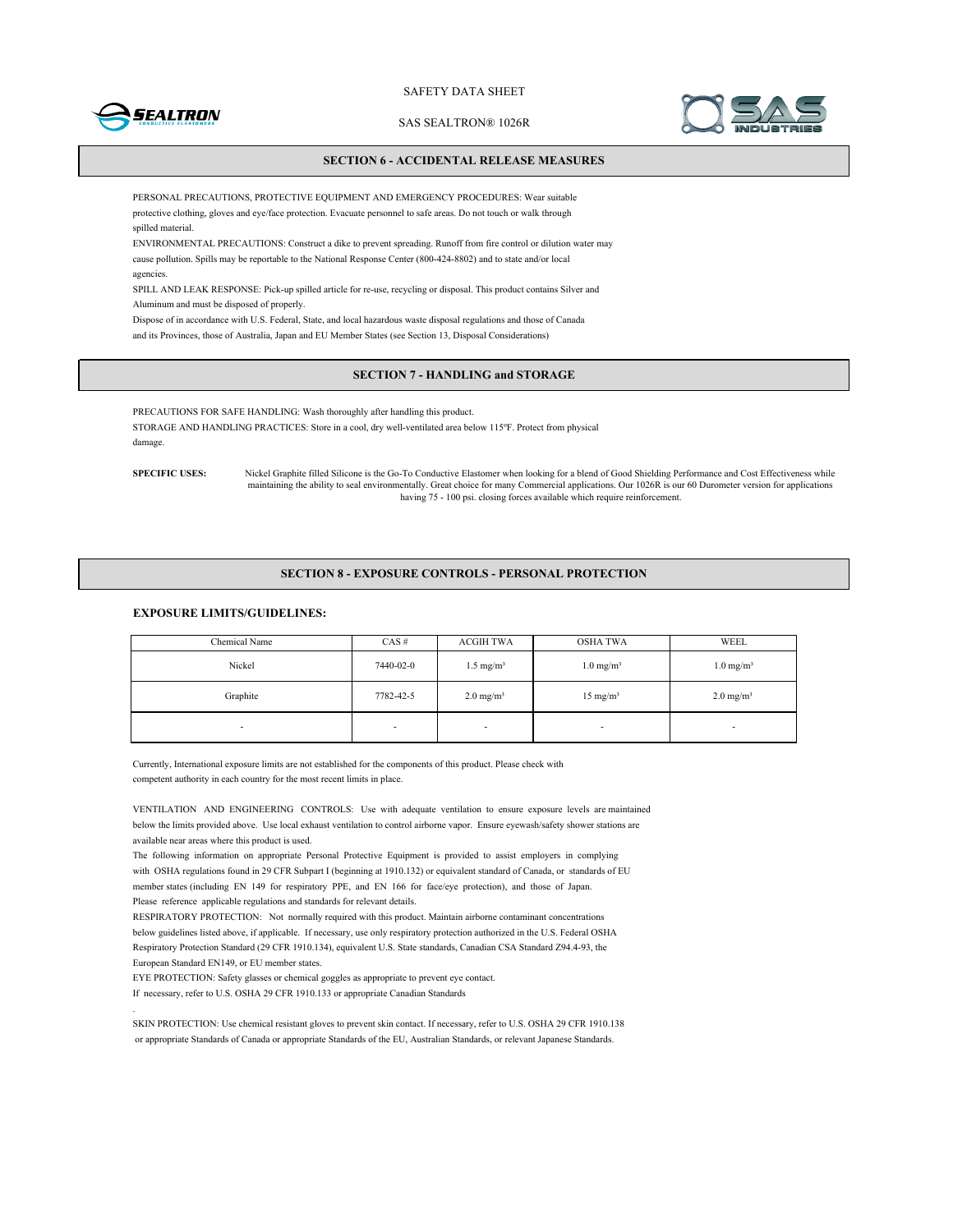

### SAS SEALTRON® 1026R

#### **SECTION 9 - PHYSICAL AND CHEMICAL PROPERTIES**

**PHYSICAL STATE:** Solid **APPEARANCE & ODOR:** Dark Grey with no odor **ODOR THRESHOLD (PPM):** None **FLASH POINT:** >204°C (>399°F) **FLAMMABLE LIMITS (in air by volume, %):** Lower (LEL): Not Applicable Upper (UEL): Not Applicable **AUTOIGNITION TEMPERATURE:** Not Applicable **VAPOR PRESSURE (mmHg):** Not Available **DENSITY:** Not Available **EVAPORATION RATE (nBuAc = 1):** Not Available **BOILING POINT (C°):** Not Available **FREEZING POINT (C°):** Not Available **pH:** Not Available **SPECIFIC GRAVITY 20°C: (WATER =1):** Not Available **SOLUBILITY IN WATER (%):** Non-Soluble **VISCOSITY:** Not Available **EXPLOSIVE PROPERTIES:** Not Available **OXIDISING PROPERTIES:** Not Available

## **SECTION 10 - STABILITY AND REACTIVITY**

**REACTIVITY:**<br> **REACTIVITY:**<br> **Product is stable STABILITY:** Product is stable<br>DECOMPOSITION PRODUCTS: When heated to when heated to a stable **MATERIALS WITH WHICH SUBSTANCE IS INCOMPATIBLE:**<br> **HAZARDOUS POLYMERIZATION:** Will not occur. **HAZARDOUS POLYMERIZATION:** Will not occur.<br> **CONDITIONS TO AVOID:** Heat and open flame **CONDITIONS TO AVOID:** 

When heated to decomposition this product produces obnoxious and toxic fumes None known

## **SECTION 11 - TOXICOLOGICAL INFORMATION**

**TOXICITY DATA: Toxicity data is not available for this product:** No LD50 Data Available

Based on available data, the classification criteria are not met Based on available data, the classification criteria are not met Based on available data, the classification criteria are not met Based on available data, the classification criteria are not met Based on available data, the classification criteria are not met Based on available data, the classification criteria are not met Based on available data, the classification criteria are not met Based on available data, the classification criteria are not met Based on available data, the classification criteria are not met Based on available data, the classification criteria are not met

**SUSPECTED CANCER AGENT:** None of the ingredients are found on the following lists: FEDERAL OSHA Z LIST, NTP, CAL/OSHA, IARC and therefore is not considered to be, nor suspected to be a cancer-causing agent by these agencies. **IRRITANCY OF PRODUCT:** Contact with this product may be irritating to exposed skin and eyes.<br>**SENSITIZATION OF PRODUCT:** This product is not considered a skin sensitizer. **SENSITIZATION OF PRODUCT:**<br> **REPRODUCTIVE TOXICITY INFORMATION:** No information concerning the effects of this m No information concerning the effects of this product and its components on the human reproductive system.

## **SECTION 12 - ECOLOGICAL INFORMATION**

**ALL WORK PRACTICES MUST BE AIMED AT ELIMINATING ENVIRONMENTAL CONTAMINATION.**

TOXICITY: No specific data available on this product.

Reproductive toxicity STOT-single exposure STOT-repeated exposure Aspiration hazard

Acute toxicity Skin corrosion / irritation Serious eye damage / irritation Respiratory or skin sensitization Germ cell mutagenicity Carcinogenicity

PERSISTENCE AND DEGRADABILITY: No specific data available on this product.

BIOACCUMULATIVE POTENTIAL: No specific data available on this product.

MOBILITY IN SOIL: No specific data available on this product.

RESULTS OF PBT AND vPvB ASSESSMENT: No specific data available on this product.

OTHER ADVERSE EFFECTS: No specific data available on this product.

WATER ENDANGERMENT CLASS: May be water endangering in accordance with EU Guideline 91/155-EWG. Do not allow

product to reach ground water, water course or sewage system. At present there are no ecotoxicological assessments for this product.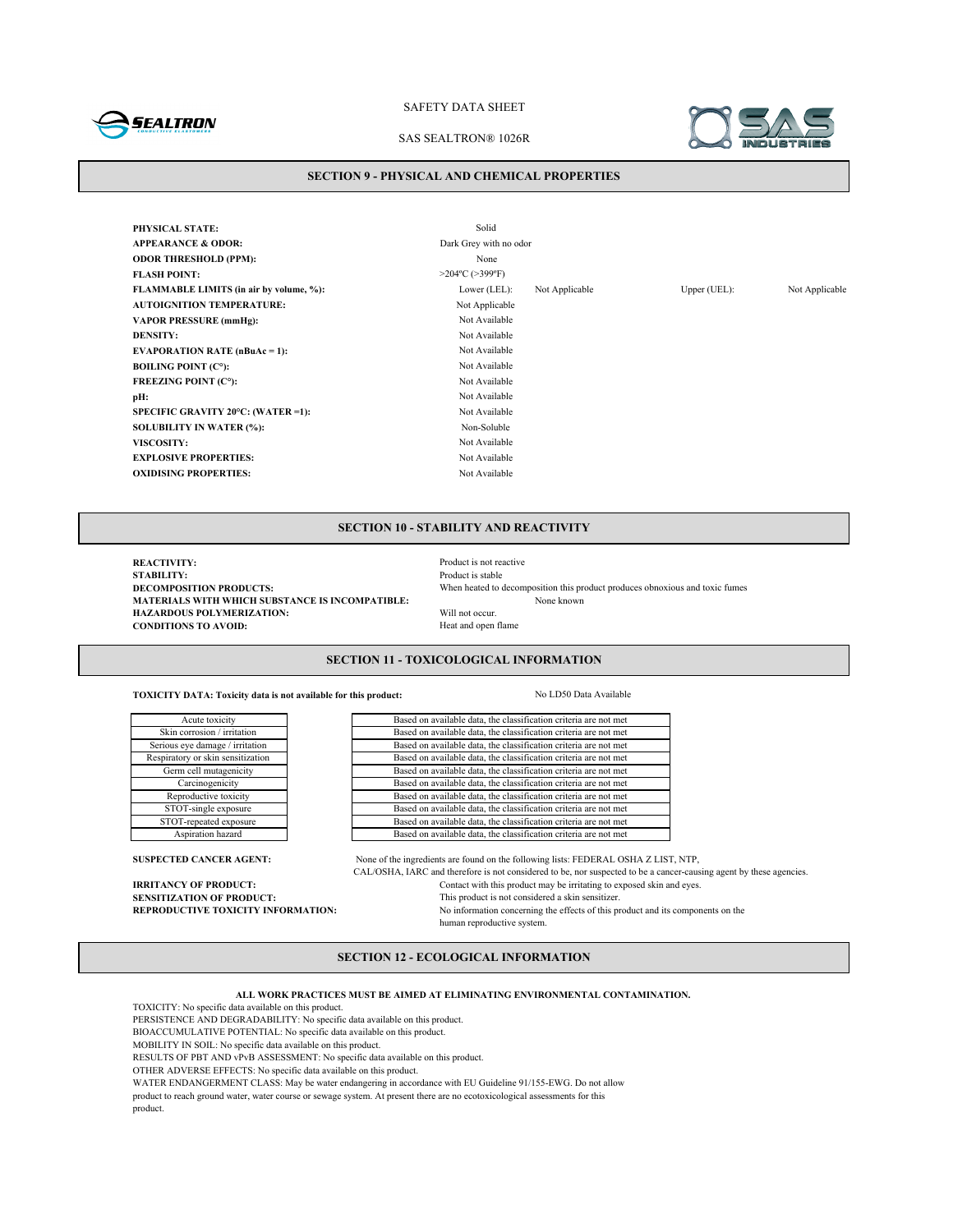



SAS SEALTRON® 1026R

#### **SECTION 13 - DISPOSAL CONSIDERATIONS**

PREPARING WASTES FOR DISPOSAL: Waste disposal must be in accordance with appropriate Federal, State, and local regulations, those of Canada, Australia, EU Member States and Japan. RCRA WASTE CODE: None known EU WASTE CODE: None known

## **SECTION 14 - TRANSPORTATION INFORMATION**

## US DOT; IATA; IMO; ADR:

THIS PRODUCT IS NOT CLASSIFIED AS DANGEROUS GOODS AS DEFINED BY 49 CFR 172.101 BY THE U.S. DEPARTMENT OF TRANSPORTATION.

PROPER SHIPPING NAME: Non-Regulated Material HAZARD CLASS NUMBER and DESCRIPTION: None UN IDENTIFICATION NUMBER: None PACKING GROUP: None DOT LABEL(S) REQUIRED: None NORTH AMERICAN EMERGENCY RESPONSE GUIDEBOOK NUMBER (2016): None MARINE POLLUTANT: This product does not contain ingredients that are classified by the DOT as a Marine Pollutant (as defined by 49 CFR 172.101, Appendix B)

TRANSPORT CANADA, TRANSPORTATION OF DANGEROUS GOODS REGULATIONS: This product is not classified as Dangerous Goods, per regulations of Transport Canada. INTERNATIONAL AIR TRANSPORT ASSOCIATION (IATA): This product is not classified as Dangerous Goods, by rules of IATA: INTERNATIONAL MARITIME ORGANIZATION (IMO) DESIGNATION: This product is not classified as Dangerous Goods by the International Maritime Organization. EUROPEAN AGREEMENT CONCERNING THE INTERNATIONAL CARRIAGE OF DANGEROUS GOODS BY ROAD (ADR):

This product is not classified by the United Nations Economic Commission for Europe to be dangerous goods.

### **SECTION 15 - REGULATORY INFORMATION**

#### **UNITED STATES REGULATIONS**

SARA REPORTING REQUIREMENTS: This product is subject to the reporting requirements of Sections 302, 304 and 313 of Title III of the Superfund Amendments and Reauthorization Act., as follows: None

TSCA: All components in this product are listed on the US Toxic Substances Control Act (TSCA) inventory of chemicals.<br>
SARA 311/312: Acute Health: No Fire: No Reactivity SARA 311/312: Acute Health: No Chronic Health: No Fire: No Reactivity: No

U.S. SARA THRESHOLD PLANNING QUANTITY:

The default Federal SDS submission and inventory requir There are no specific Threshold Planning Quantities for this product.

U.S. CERCLA REPORTABLE QUANTITY (RQ): None

CALIFORNIA SAFE DRINKING WATER AND TOXIC ENFORCEMENT ACT (PROPOSITION 65):

| <b>Chemical Name</b>           | 107.37<br>4. J 1. 10 | California Prop. 65 |
|--------------------------------|----------------------|---------------------|
| $\sim$ $\sim$ $\sim$<br>Nickel | $7440 - 02 - 0$      | arcinoger           |
|                                |                      |                     |

CANADIAN REGULATIONS:

CANADIAN DSL/NDSL INVENTORY STATUS: All of the components of this product are on the DSL Inventory

CANADIAN ENVIRONMENTAL PROTECTION ACT (CEPA) PRIORITIES SUBSTANCES LISTS: No component of this

product is on the CEPA First Priorities Substance Lists.

CANADIAN WHMIS CLASSIFICATION and SYMBOLS: Classified per WHMIS 2015.

EUROPEAN ECONOMIC COMMUNITY INFORMATION:

EU LABELING AND CLASSIFICATION:

Classification of the mixture according to Regulation (EC) No 1272/2008. See section 2 for details.

AUSTRALIAN INFORMATION FOR PRODUCT:

AUSTRALIAN INVENTORY OF CHEMICAL SUBSTANCES (AICS) STATUS: All components of this product are listed on the AICS.

STANDARD FOR THE UNIFORM SCHEDULING OF DRUGS AND POISONS: Not applicable.

JAPANESE INFORMATION FOR PRODUCT:

JAPAN INDUSTRIAL SAFETY AND HEALTH LAW: This product has been classified per the Japan Industrial Safety and Health Law. See Section 2 for the GHS Classification.

INTERNATIONAL CHEMICAL INVENTORIES:

Listing of the components on individual country Chemical Inventories is as follows:

| Libing of the components on marviguar country Chemical Inventories is as follows. |                                  |
|-----------------------------------------------------------------------------------|----------------------------------|
| Asia-Pac:                                                                         | All ingredients Listed or Exempt |
| Australian Inventory of Chemical Substances (AICS):                               | All ingredients Listed or Exempt |
| Korean Existing Chemicals List (ECL):                                             | All ingredients Listed or Exempt |
| Japanese Existing National Inventory of Chemical Substances (ENCS):               | All ingredients Listed or Exempt |
| Philippines Inventory if Chemicals and Chemical Substances (PICCS):               | All ingredients Listed or Exempt |
| Swiss Giftliste List of Toxic Substances:                                         | All ingredients Listed or Exempt |
| U.S. TSCA:                                                                        | All ingredients Listed or Exempt |
|                                                                                   |                                  |